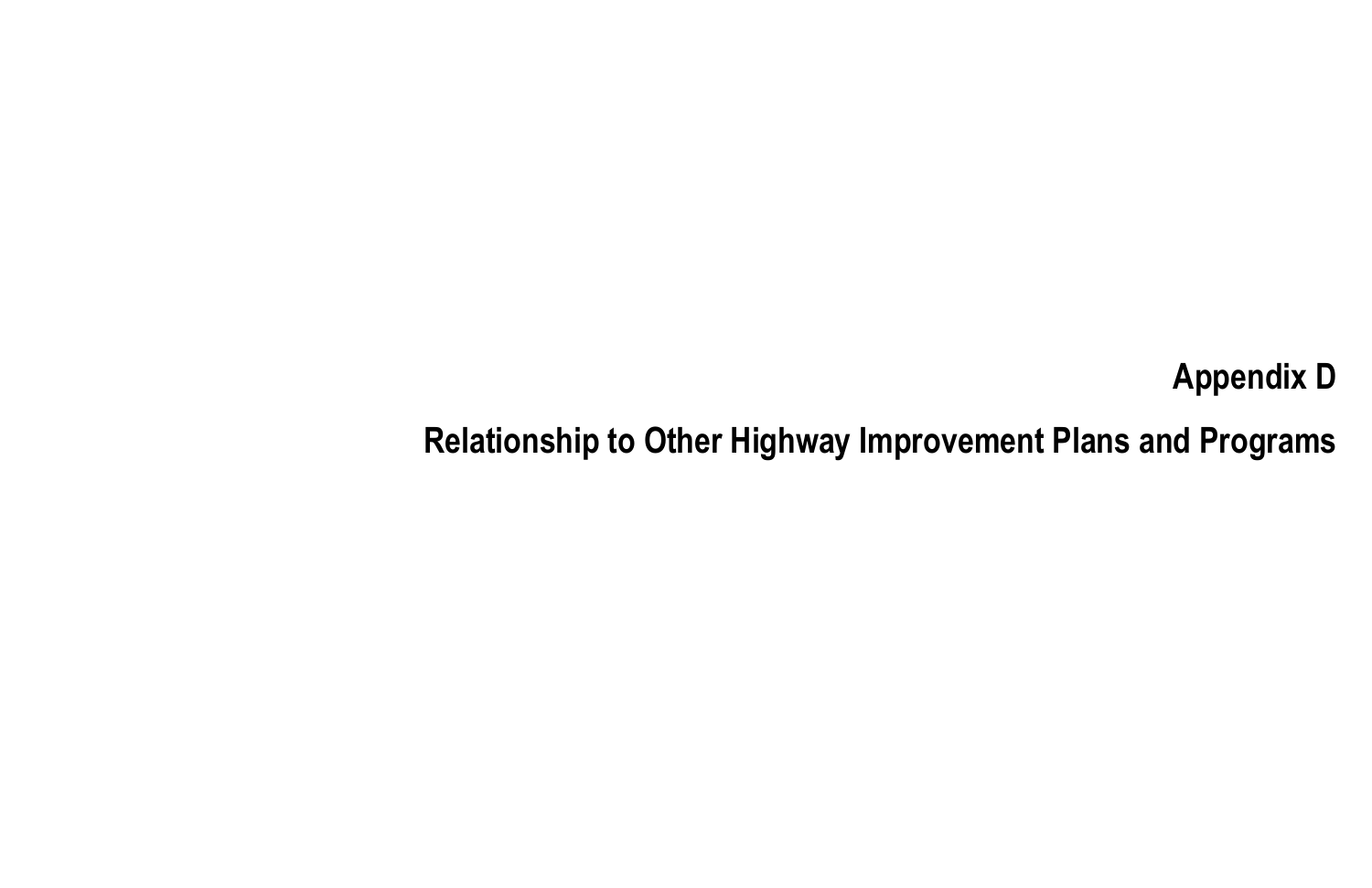# **Relationship to Other Highway Improvement Plans and Programs**

#### **Capital Beltway Rail Feasibility Study**

The Capital Beltway Rail Feasibility Study was the result of recommendations from VDOT's 1997 Major Investment Study (MIS) Results Report. Conducted by Department of Rail and Public Transportation (DRPT), the study confirmed the feasibility of rail along the Beltway corridor. The study also concluded that the rail should not be placed within the Beltway right-of-way, but along a parallel corridor. Beltway plans have been developed so as not to preclude potential crossings of the highway by the rail alignment.

#### **Capital Beltway West Side Joint Mobility Study**

The West Side Joint Mobility Study is an on-going effort being led by the Maryland State Highway Administration and supported by the Virginia Department of Transportation. The 14-mile project extends north from the DTR/DIAAH Interchange in Virginia to the I-270 West Spur and continues on I-270 to the I-370 interchange. The purpose of the study is to assess the adequacy of a managed lane system connecting Virginia's HOT lanes to portions of the Beltway in Maryland and to the I-270 corridor. Bottleneck issues on the north leg of the DTR/DIAAH Interchange will be addressed by providing additional capacity across the American Legion Bridge at the state border.

# **Capital Beltway Mobility System Study – Southern Segment**

This study includes performing a high-level assessment of systems built and proposed for that portion of the Capital Beltway from the Springfield Interchange to Maryland Route 5 (Branch Avenue). The Study will consider the year 2030 as its outer bound. The Study will examine whether a high occupancy vehicle (HOV) system is expected to be available within the Study limits at some time after the Woodrow Wilson Bridge (WWB) project is completed, making the use of HOV lanes across the WWB feasible. It will identify any changes to the approved WWB Final Supplemental EIS document that must be addressed should construction of HOV on- and off-ramps at the U.S. Route 1 Interchange take a form other than that already proposed. The work will include reviewing planned and existing projects that may also include (besides HOV) heavy rail, light rail, bus rapid transit (BRT), high occupancy toll (HOT) lanes, and managed lanes (ETL).

#### **I-95/I-395/I-495 Interchange Project**

Construction of improvements to the I-95/I-395/I-495 interchange began in early 1999. Construction of the first several phases of the I-95/I-395/I-495 Interchange Improvement Project was recently completed. The improvements included major modifications to the existing interchange that significantly increased the capacity and safety of one of the most traveled interchanges in Northern Virginia. Future phases of the interchange include connections between the Beltway and HOV Lanes on I-95/I-395.

#### **Woodrow Wilson Bridge Improvement Project**

The Woodrow Wilson Bridge project, whose final major components are currently under construction, will substantially improve capacity and safety along the southern portion of the Beltway. The Woodrow Wilson Bridge Project, which is located in Northern Virginia and Prince George's County, Maryland, includes capacity enhancements to the mainline and interchanges between Virginia Route 241 (Telegraph Road) and Maryland Route 210 (Indian Head Highway). The final configuration provides for barrier-separated express lanes that could eventually be incorporated into a larger Beltway HOT Lane network, if additional improvements were constructed between the interchanges of Virginia Route 401 (Van Dorn Street) and Route 241 (Telegraph Road).

# **Interstate 95/395 HOT Lanes (PPTA)**

The I-95/395 HOT Lanes project will expand the existing 28-mile reversible high occupancy vehicle (HOV) lanes on I-95/395 from two to three lanes and extend two new lanes a distance of 28 miles south to Massaponax from Eads Street near the Pentagon. The new I-95/395 HOT lanes will be reversible, operating in the northbound direction during the hours when the peak demand is in the northbound direction and southbound during the hours when the peak demand is in the southbound direction. The project will add 33 new entry and exit points, will build new park-and-ride lots, and will improve existing bus access.

#### **Interstate 66 Improvements**

The Interstate 66 Improvements inside the Beltway will consist of widening the roadway to extend acceleration and deceleration lanes. The spot improvements will extend acceleration lanes from Lee Highway/Spout Run to Glebe Road, form Fairfax Drive to Sycamore Street, and from Washington Boulevard to the DTR/DIAAH Connector Road.

VDOT and DRPT will complete a NEPA document to look at multi-modal alternatives for I-66 between Cedar Lane in Fairfax County and US Route 15 in Prince William County. The study will explore feasible and reasonable improvement alternatives to help reduce congestion and improve mobility within the corridor. Multi-modal alternatives to be considered may include rail, bus rapid transit, high occupancy toll (HOT) lanes, high occupancy vehicle (HOV) lanes, roadway expansion and express bus service options.

# **Dulles Corridor Mobility and Dulles Corridor Metrorail Projects**

The Virginia Department of Rail and Public Transportation (DRPT), in cooperation with the Washington Metropolitan Area Transit Authority (WMATA), Fairfax and Loudoun counties, and the Metropolitan Washington Airports Authority (MWAA), is planning to construct a 23.1-mile transit system in Fairfax and Loudoun counties, Virginia. A Final Environmental Impact Statement (Final EIS) for the project was completed in December 2004. A record of decision was signed by the Federal Transit Administration in March 2005. The Project will extend the existing Metrorail system from the Orange Line (between the East and West Falls Church stations) in Fairfax County through Tysons Corner to